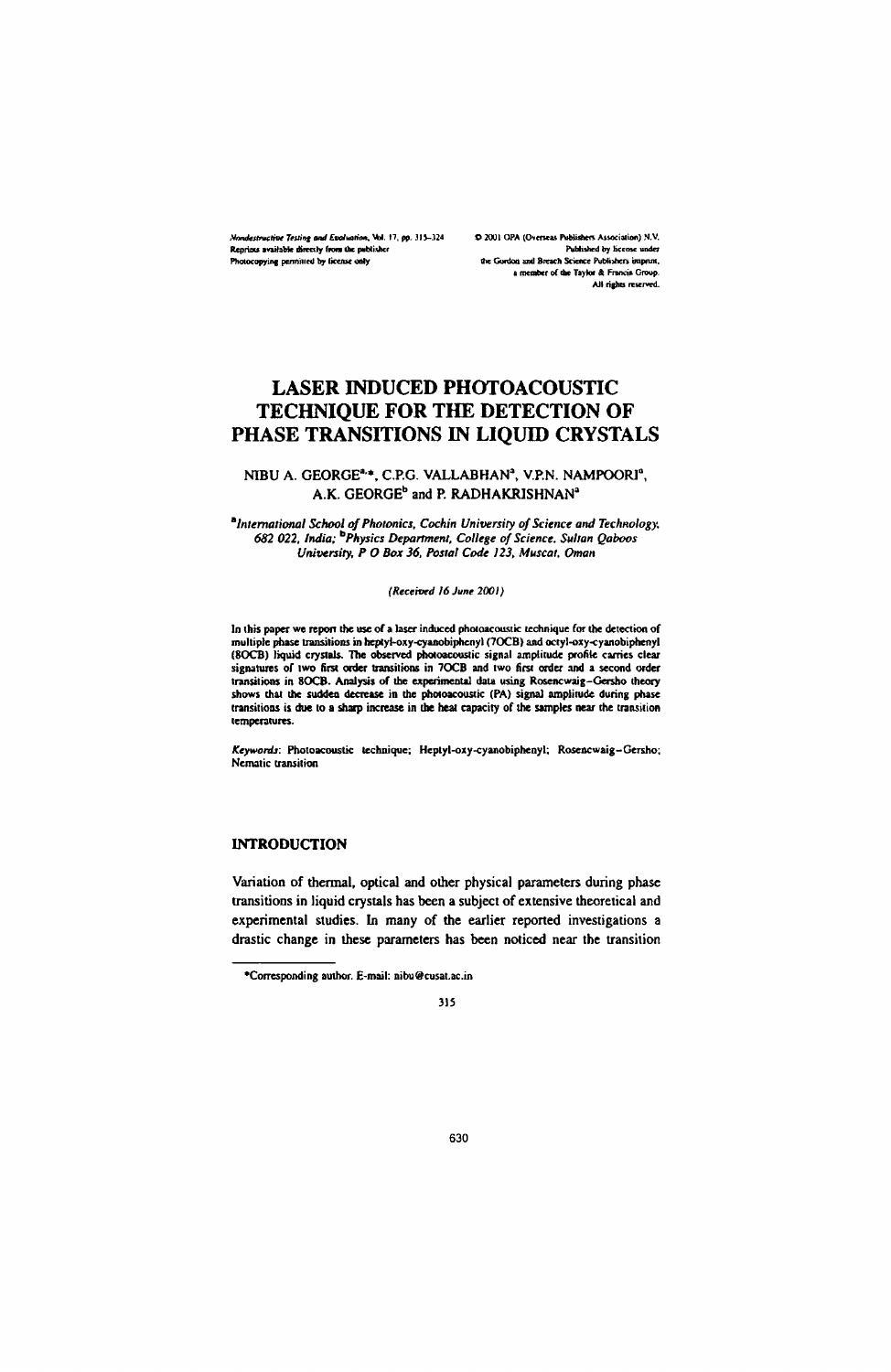temperatures  $[1-5]$ . The phases well above and below the phase transformation are stable enough in the thermodynamic sense, but near 10 the phase transitions there exists some pre-transitional anomalies. Among the various phases exhibited by the liquid crystals, smecticA to nematic transition is one of the most widely studied one [6-8). This is because the above transition may be second order or first order depending on the molecular packing and intermolecular interactions. A variety of characterization techniques such as X-ray scattering, NMR, calorimetry and optical methods are commonly used for detecting the phase transitions in liquid crystals [4,6-10]. Recently, Rajasree et al. have studied the phase transitions in certain liquid crystals using a laser beam deflection technique based on single beam mirage effect [11].

In the last two decades photoacoustic (PA) technique has been employed fairly extensively for studying the thermal and optical properties of materials [12,13]. The PA effect is the generation of acoustic signal when a sample placed in an airtight cavity is irradiated with intensity modulated optical radiation. In the gas-microphone configuration. the nonradiative de-excitation subsequent to the periodic absorption of light by the sample generates thermal waves within the sample, which diffuse into the coupling gas (usually air) causing a periodic pressure variation inside the sample compartment. A suitably placed sensitive microphone can be used to detect this periodic pressure variation. Since the PA signal is highly sensitive to thermal parameters of the sample, the most important of which are the thennal conductivity and heat capacity, many people have used this method to detect phase transitions in solids and to some extent in liquid crystals [14-16]. The PA technique is fully non-contact and non-destructive in nature and the experimental set up is very simple. Though the PA technique is essentially a photo-induced calorimetric method, it is free from many of the limitations of other optical and calorimetric methods since only the light absorbed by the sample contributes to the PA signal. Also, the use of modulated light beam together with a lock-in detection makes this technique highly sensitive with a very high signal to noise ratio. Fortuitously the PA method is applicable to both transparent and opaque samples. The advantage of PA technique over calorimetric methods is that it can be used for the simultaneous measurement of static and dynamic thermal parameters such as heat capacity. thermal conductivity, thermal diffusivity, etc. provided. the excitation wavelength should be selected in such a way that the material under investigation should be optically opaque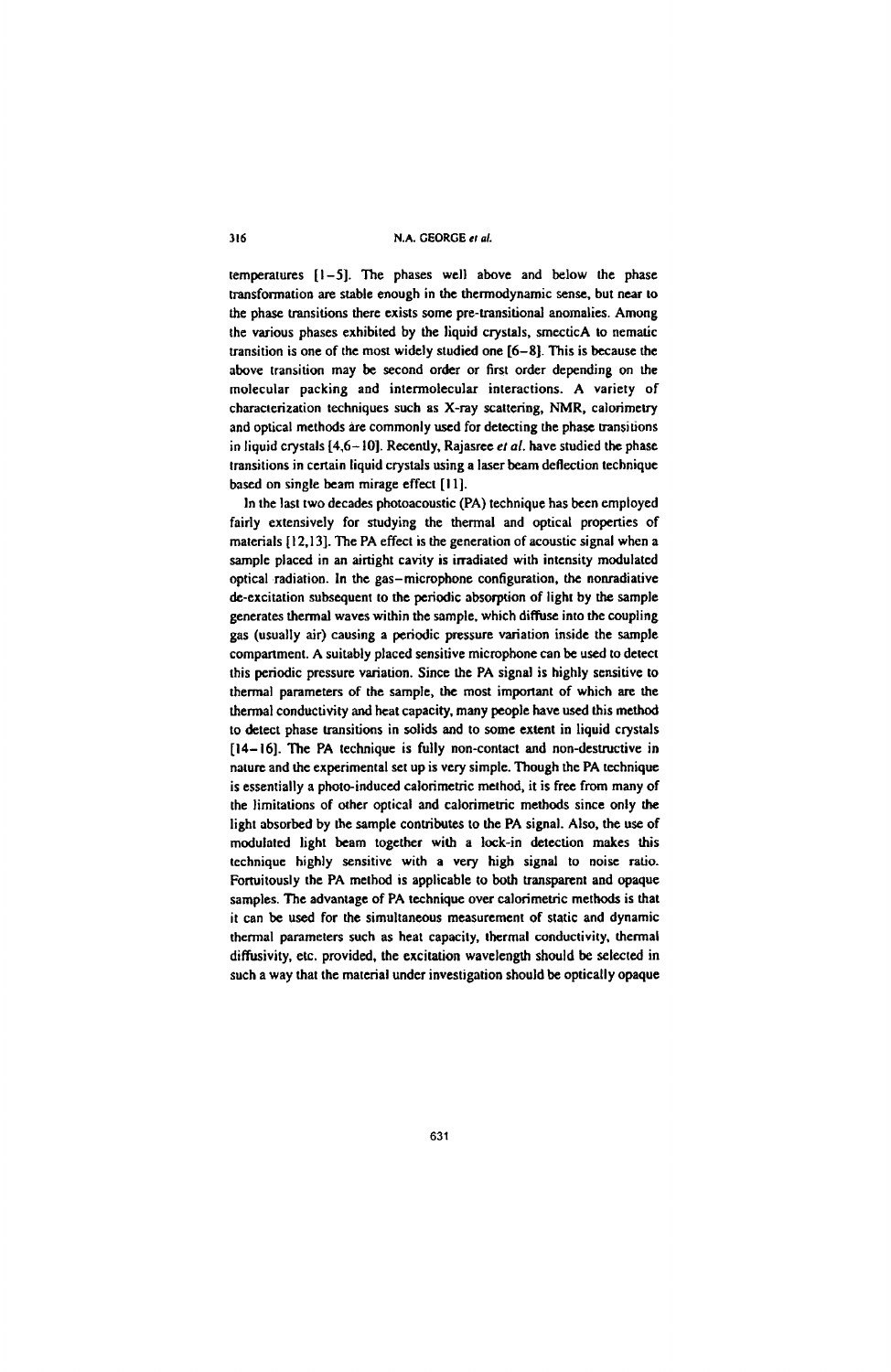at this wavelength [17]. Moreover, the ac calorimetric method is highly time consuming and the experimental set up is more intricate in comparison with the PA technique. Also, since the major part of the PA signal is contributed by the light absorbed within the first thermal diffusion length of the sample, by changing the modulation frequency of the laser beam from a few Hz to few thousand Hz. one can easily vary the thermal diffusion length in the sample over a considerable range [18]. This can be made use in probing surface as well as bulk effects in liquid crystals.

In the present paper, we describe the use of PA technique for the detection of phase transitions in heptyl-oxy-cyanobiphenyl (7OCB) and octyJ-oxy-cyanobiphenyl (8OCB) liquid crystals. The novelty of the present method is that the liquid crystal sample themselves do not absorb the pump beam. Consequently, optical absorption at this wavelength is achieved by mixing the sample with a trace amount of an organic dye, which absorbs the pump beam. Using Rosencwaig-Gersho (R-G) theory for photoacoustic effect, we have made a simple qualitative analysis of the heat capacity anomaly near the transition region {181. A comparison of the present data with that available in the literature has also been made and the various aspects of the PA signal behaviour are discussed.

### EXPERIMENTAL

For the present investigation we have made use of a resonant photoacoustic cell with microphone detector. The cell is made of stainless steel and it has the provision to vary the temperature of the sample in the range of  $77-$ 450 K. The microphone with flat frequency response is kept at room temperature in a separate cavity and is acoustically coupled to the sample compartment by means of a thin walled stainless steel tube of inner diameter I mm. The light source used is an Argon ion laser (Liconix 5000 series) operating at 488 om with a Gaussian profile. The laser beam at a power level of 20 mW is intensity modulated at a frequency of 344 Hz using an electromechanical chopper (Ithaco HMS 230). The sample is illuminated at its front surface and the PA signal is detected using an electret microphone. A single-phase analogue lock-in-amplifier (Stanford SR 510) is used to record the PA signal amplitude variation during the temperature scanning. The block diagram of the experimental set up is shown in Fig. 1. A temperature controller is used to vary the temperature of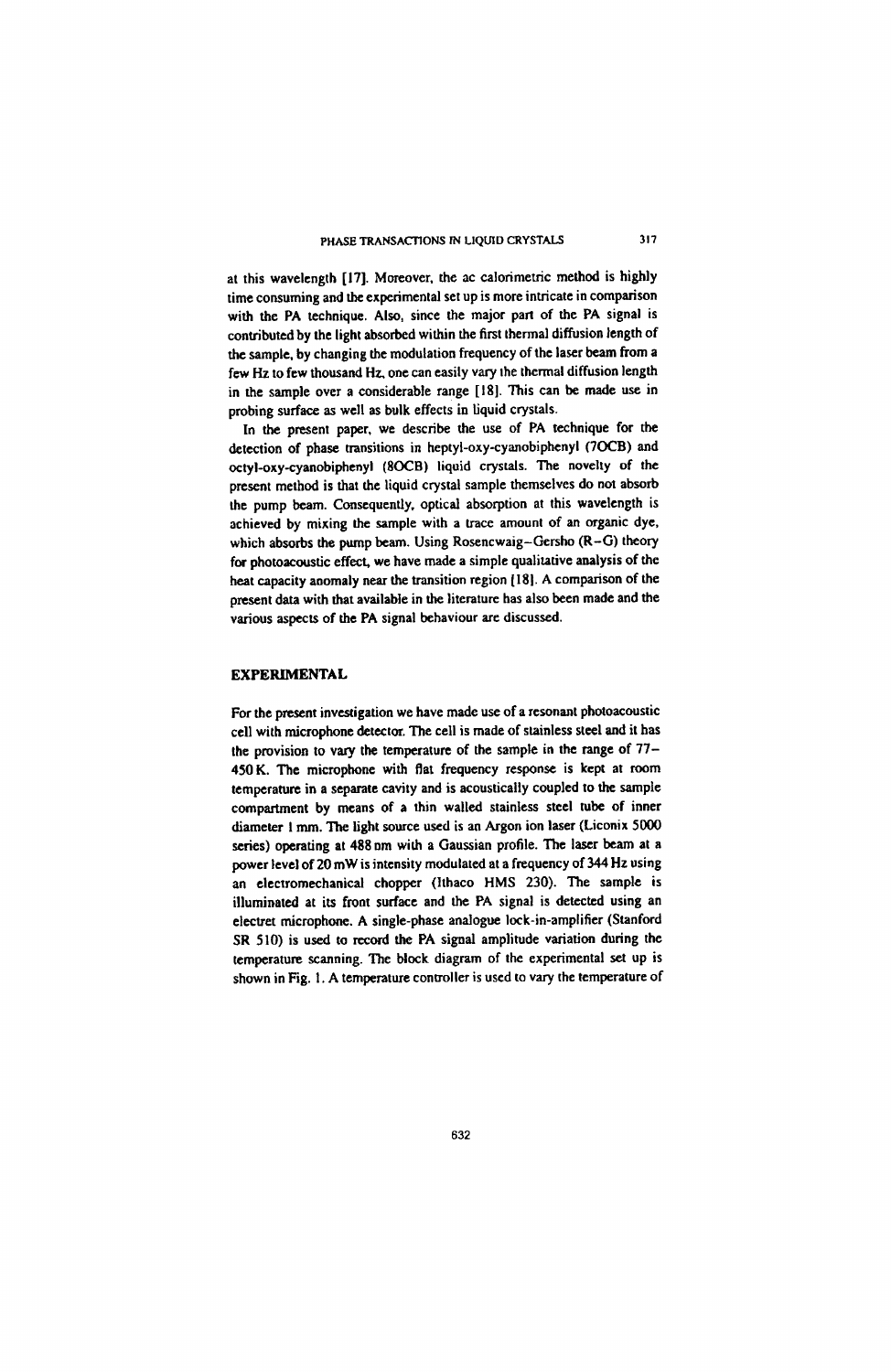the cell at the rate of 0.3°C/min, a nominal heating rate for PA measurements. During such a slow heating rate the leak in the microphone is sufficient to equalise the pressure inside the cell with the outside pressure. Also, the laser beam with a diameter of 1.2 mm is defocused so as to illuminate the entire surface of the sample  $(20 \text{ mm}^2)$ . This is done to reduce the local heating effect at the illuminating site and to ensure that the signal is contributed by the whole sample. The experimental set up is initially standardized using carbon black as the sample.

The liquid crystals 70CB and SOCB are obtained from Merck UK and are used without further purification. The samples are white powder in the crystalline state while in the smeclicA and nematic phases they are white viscous fluids and ,finally in the isotropic phases they appear like an ordinary, colourless liquid. Similar to many other liquid crystals, 70CB and SOCB do not absorb optical radiation in the visible region. Hence, in order to generate PA signal. the liquid crystal samples are mixed with a trace amount (0.5% weight) of an organic dye, eosin, which has very good absorption at the excitation wavelength (488 nm). Good thermal and photo stability of eosin is taken into account while selecting it as the colouring substance. The liquid crystal confined in a small volume of the PA cell has a thickness of about 1.3 mm. The PA signal amplitude is recorded during heating of the sample starting from the crystalline phase. Great care is taken in the choice of the laser beam intensity as well as the heating rate to make sure that the PA signal profile is not affected by too high a laser intensity or by a high heating rate. This is because at elevated heating rates. sufficient



FIGURE 1 Schematic diagram of the experimental set up.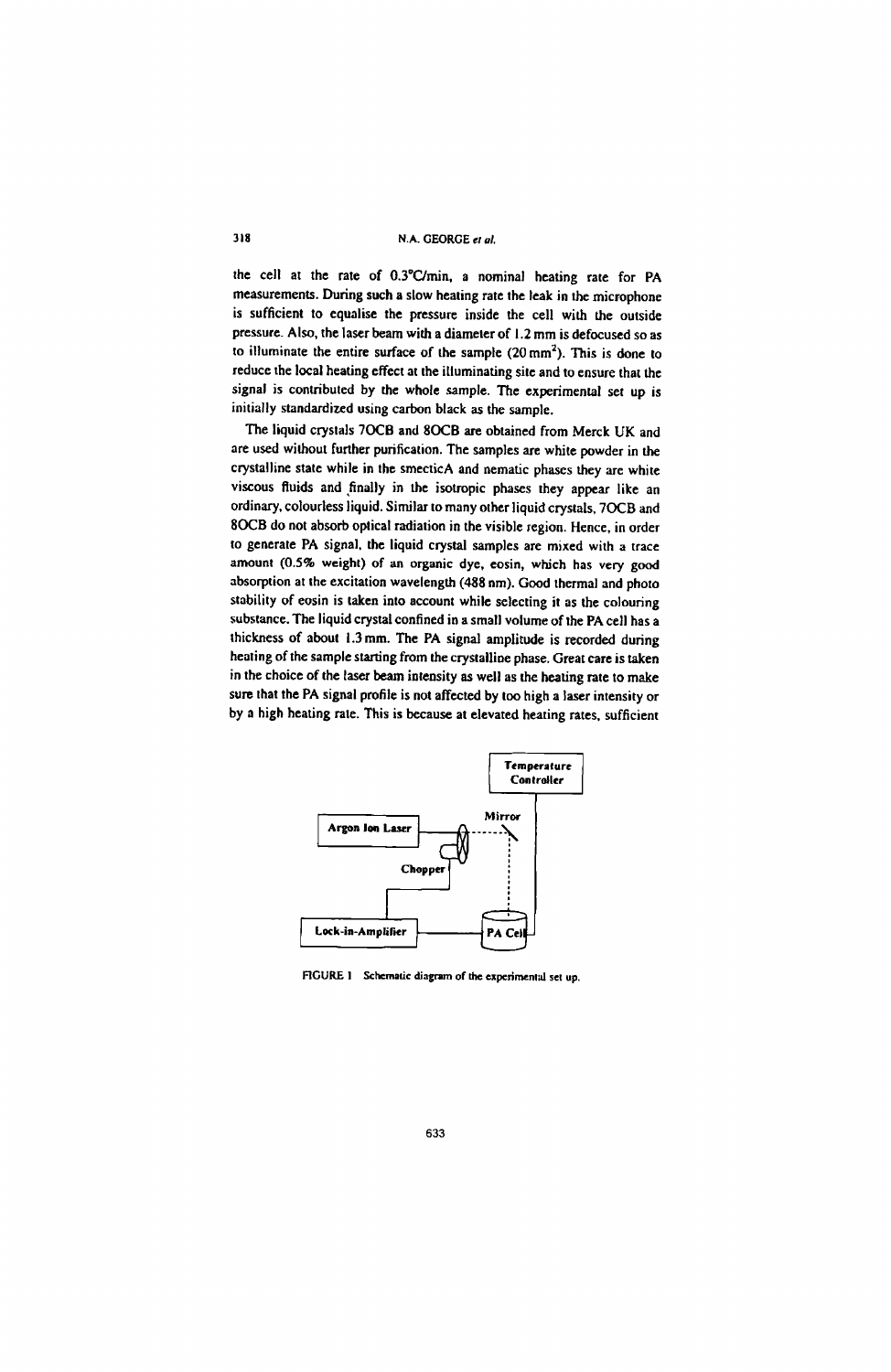time will not be obtained to equalize the pressure inside the PA cell with that outside the cell, which will result in a continuously rising background PA signal since the signal amplitude is directly proportional to the pressure inside the cavity. This is observed when carbon black film is used as reference sample. Also. when unexpanded laser beam at very high intensities is used, a slight distortion in the PA signal profile is noticed. This could be due to the localised heating of the sample.

#### RESULTS AND DISCUSSION

The liquid crystals 70CB and 80CB belong to the alkoxy-cyanobiphenyl family and are well known for their high chemical stability. The normalized PA signal amplitude variation during the heating of the liquid crystal 80CB starting from the crystalline phase is shown in Fig. 2. From this plot it can be seen that there is a remarkable variation in the PA signal amplitude at three distinctly different temperatures. This anomalous behaviour of the PA signal is obviously due to the sudden changes in the thermal parameters like heat capacity, thermal conductivity etc of the sample under investigation. Such changes occur normally during the transition from one phase to another phase of the material. In the case of BOCB, three minima are observed in PA signal profile and are located at 53.7, 67.3 and 80.2°C. These values are in good agreement with the earlier reported phase



FIGURE 2 PA signal amplitude vs. temperature plot, starting from the crystalline phase of the liquid crystal SOCB.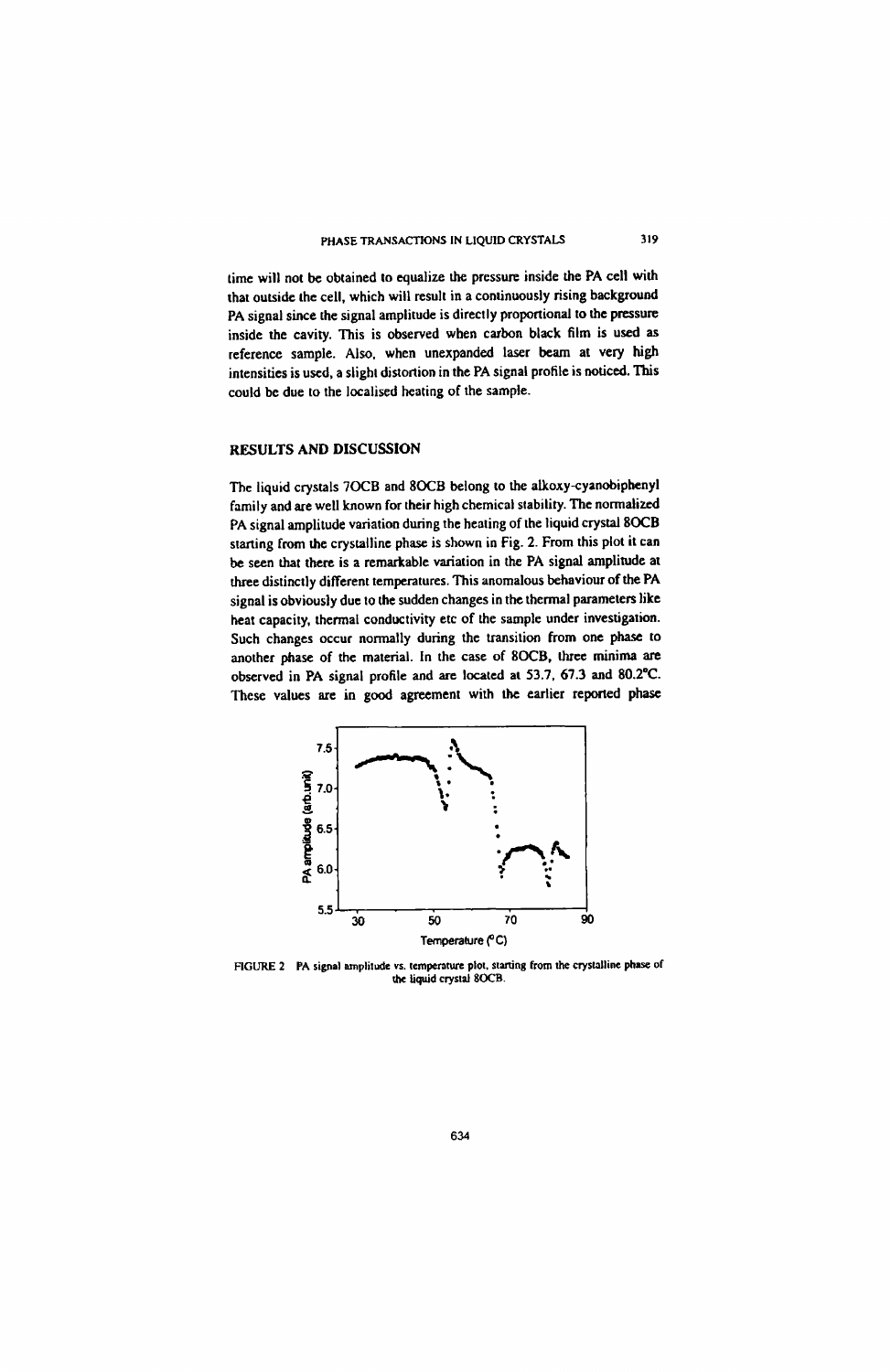320

transition temperatures 54, 67.2 and 80.2°C of this particular liquid crystal [6-8,11,19,20]. These transition temperatures are assigned to crystalline to smecticA, smecticA to nematic and nematic to isotropic transitions, respectively. It is worthwhile to note here that in Fig. 2, the crystalline to smecticA and nematic to isotropic transitions are clearly marked by a dip in the PA signal profile followed by a small peak structure. This shape of the PA signal amplitude is consistent with the theoretical model developed by Korpiun et al. for the PA response during a first order phase transition [21]. On the other hand, during the smecticA to nematic transition, the dip in PA signal profile has smaller depth compared to the other two transitions. Also in this case, the PA signal profile does not carry any peak structure in the vicinity of transition temperature. Further more, in the case of smecticA to nematic transition, the sudden change in PA signal amplitude is restricted to a relatively small temperature range while for the other two transitions the change in the signal amplitude is visible over a much larger temperature range. These facts attribute a different nature for the smecticA to nematic transition in 8OCB, which is reported to be essentially a second order transition, whereas the other two transitions are clearly a first order one  $[6, 20, 22]$ .

Similar results are obtained in the case of 7OCB also. The normalized PA signal variation with temperature for 7OCB is shown in Fig. 3. In this case, only two transitions are observed and the corresponding transition temperatures are 54.7 and 73.2°C. These values are also in good agreement



FIGURE 3 PA signal amplitude vs. temperature plot, starting from the crystalline phase of the liquid crystal 7OCB.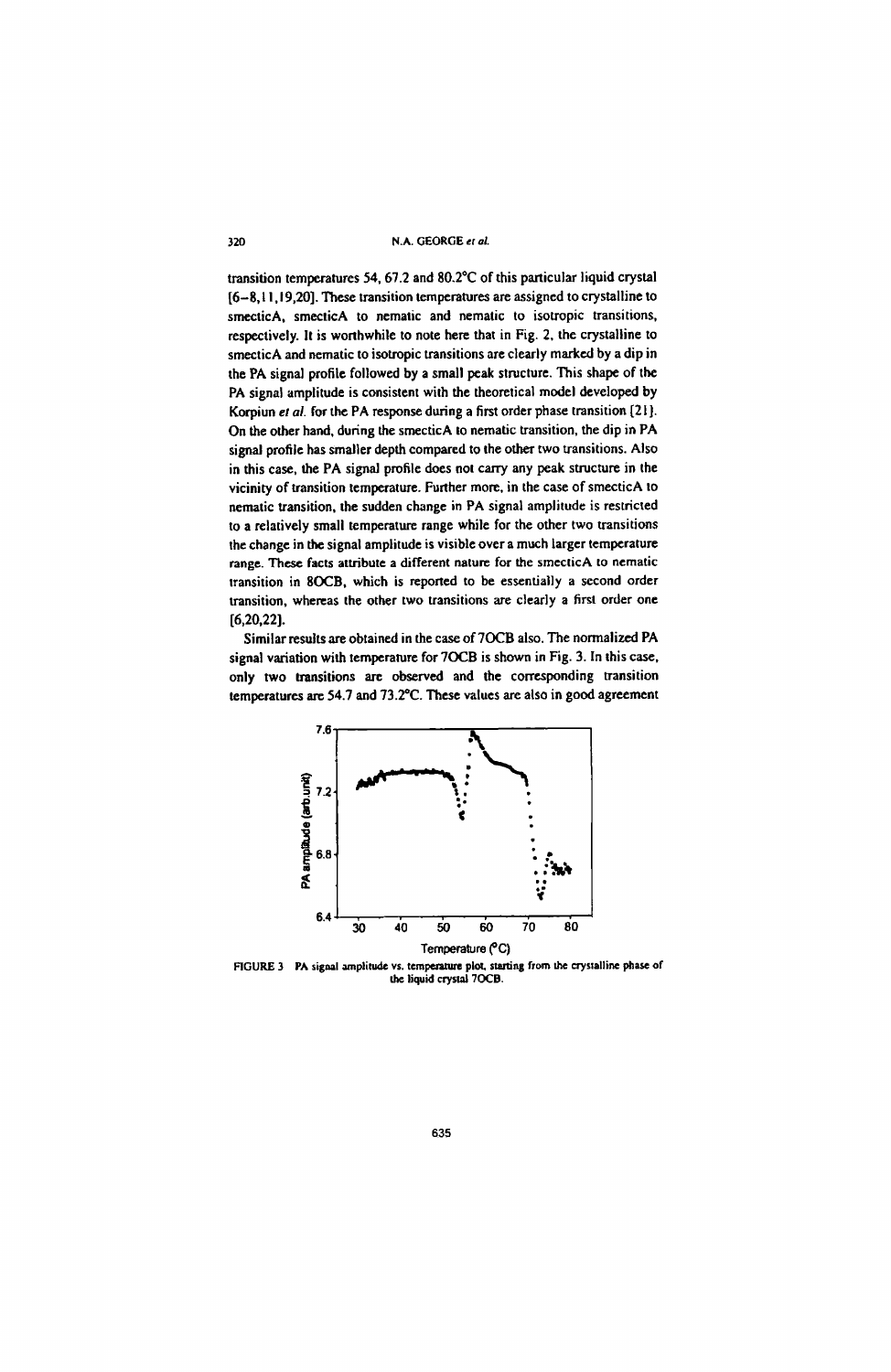with the earlier reported values 55 and 73.5°C of the crystalline to nematic and nematic to isotropic liquid transitions, respectively, $\uparrow$  [11,23]. Both the transitions are first order in nature and in this case also a large change in the PA signal amplitude similar to that during first order transitions in 80CB is visible. In the case of both the liquid crystals, no major change in the transition temperatures is observed in comparison with the earlier reported values. This clearly indicates that the transition temperatures of 7OCB and 8OCB remain almost unaffected by the addition of a small amount of an organic dye.

As mentioned earlier, the liquid crystals taken in the PA cell have a thickness of about 1.3 mm and are optically transparent at 488 nm. A1so. the addition of a very small quantity of dye to the sample causes only a slight colouring of the material. Under these conditions and at a chopping frequency of 344 Hz. it is quite reasonable to assume that the sample under investigation is optically thin and thermally thick. In such a situation, the expression given by R-G theory for the periodic pressure variation inside the cavity reduces to a simple form,

$$
Q \approx \frac{-i\gamma P_0 I_0}{4\sqrt{2}T_0 I_s} \frac{\beta \mu_S^2}{a_s k_s} \tag{1}
$$

where  $\gamma$  is the ratio of heat capacities,  $P_0$  and  $T_0$  are the pressure and temperature inside the cavity,  $I_0$  is the incident light intensity,  $I_n$  is the length of the gas column,  $\beta$  and  $\mu$ , are the optical absorption coefficient and thermal diffusion length. respectively, of the sample, *k.* is the thermal conductivity of the sample and  $a_k = 1/\mu_g$ , the thermal diffusion coefficient of the gas inside the cavity. In this case, only the light absorbed within the first thermal diffusion length contnbutes to the signal, in spite of the fact that light is being absorbed throughout the length of the sample. Then the PA signal amplitude is given by

$$
Q = K \left(\frac{\mu_{\mathbf{S}}}{T_0}\right) \left(\frac{\mu_{\mathbf{S}}^2}{k_{\mathbf{S}}}\right) \tag{2}
$$

where, the proportionality constant  $K$  includes all the constant terms. For air. ( $\mu_{\rm g}/T_0$ ) is a slowly varying function of temperature, which can be evaluated from the thermal parameters of air. The term  $(\mu_S^2/k_S)$  is equal to

Merck Liquid Crystals Data Sheet (Merck UK).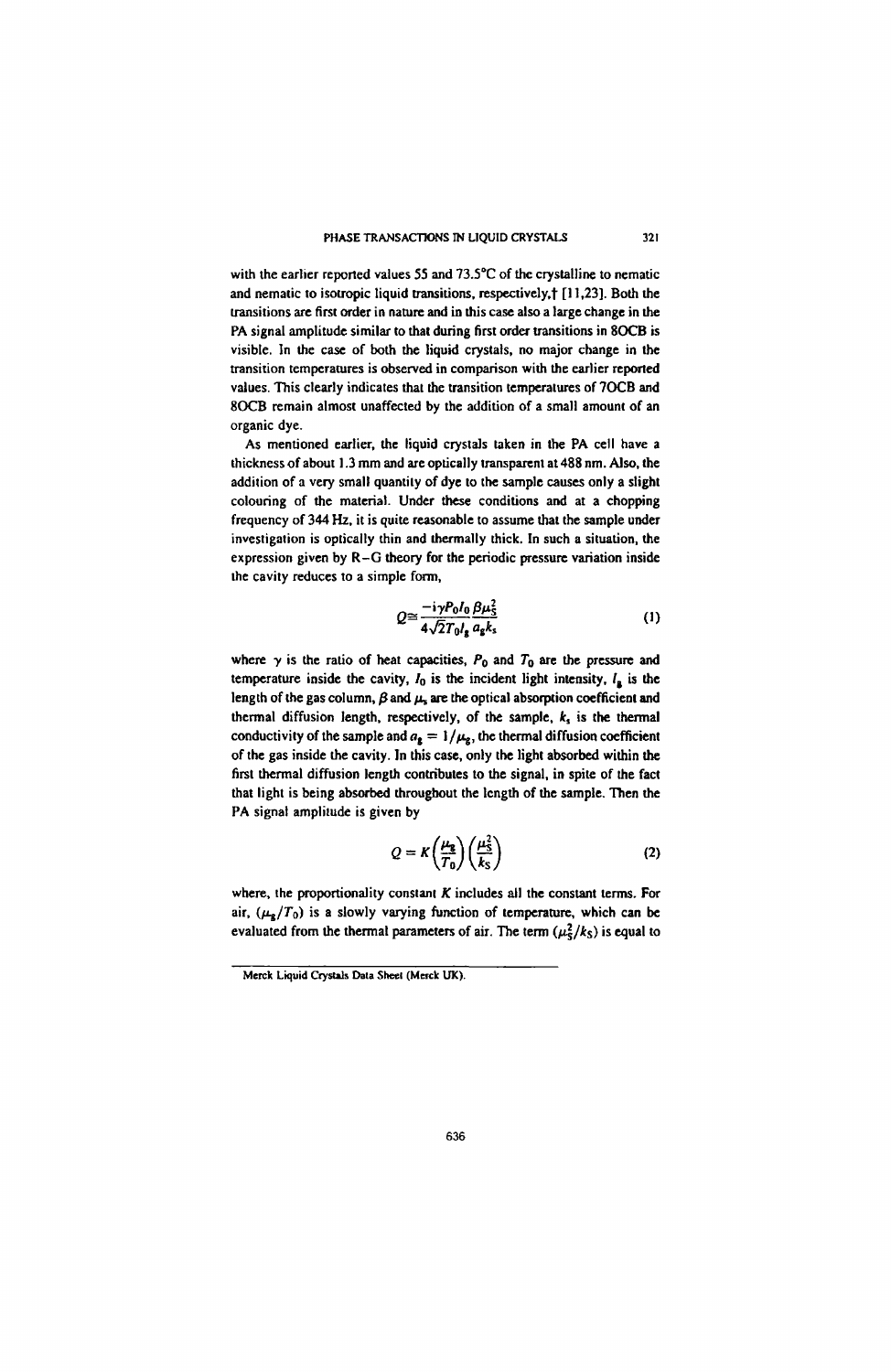$(2/w\rho_S C_S)$  where  $\omega$  is the chopping frequency,  $\rho_s$  and  $C_s$  are the density and heat capacity of the sample. Hence the PA signal amplitude will vary with the temperature as  $C_{s}^{-1}$ .

Hence, the quantity  $[(1/PA \text{ amplitude})\times(\mu_g/T_0)]$  will be proportional to the specific heat capacity of the sample. Figure 4 shows the profile of this quantity for 70CB and BOCB which is derived from the PA signal amplitude and by using Eq. (2). It is clear from this plot that heat capacities (in arbitrary units) of both the liquid crystals exhibit a sharp peak structure within the transition region. From this figure, it can also be seen that change in heat capacity is occurring in a narrow temperature range during a second order smecticA to nematic transition while in the case of other first order transitions, heat capacity changes occur in a much broader temperature range. Also, the intensity of the peak in the heat capacity profile during smecticA to nematic transition of BOCB is much less than that during nemalic to isotropic transition. This observation is in good agreement with the earlier high-resolution ac calorimetric measurement on SOCB by Garland *et al. [6].* 

# **CONCLUSIONS**

First order as well as second order phase transitions in two alkoxycyanobiphenyl liquid crystals, 7OCB and 8OCB, are studied using a laser



FIGURE 4 (1/PA signal)  $\times$   $(\mu_{\mathbf{g}}/T_0)$  vs. temperature plot of 8OCB and 7OCB.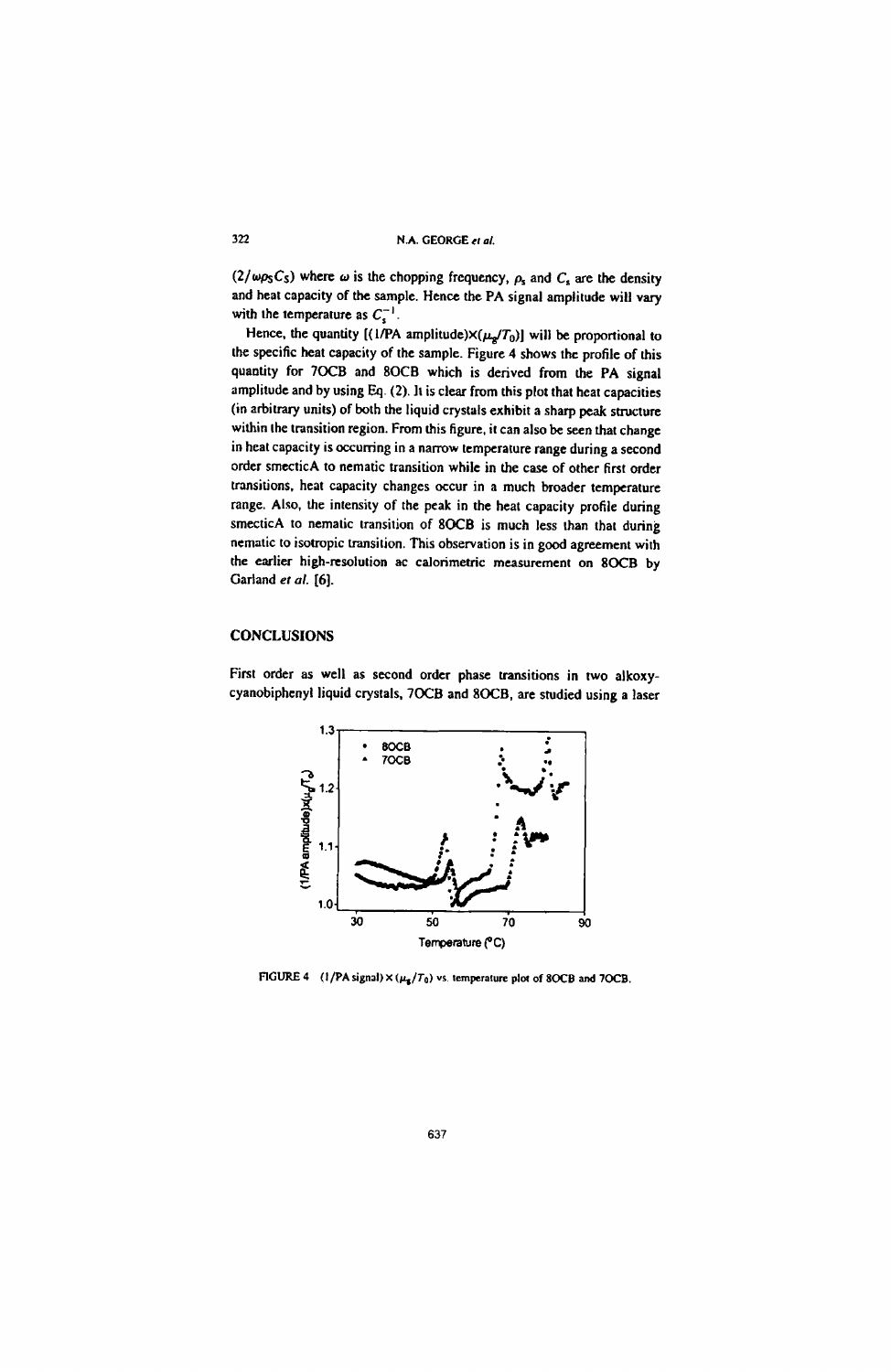induced photoacoustic technique. The observed phase transition temperatures are found to be in good agreement with the earlier reported values. Also, we have noticed that the addition of a very small quantity of organic dye to the liquid crystals as a colouring substance has not affected the transition temperatures in any significant manner. Furthermore, we have observed a slight change in the PA signal profile during a second order transition in comparison with the first order transitions. The sudden decrease in signal amplitude during phase transitions is mainly due to the sharp increase in the heat capacity of the liquid crystals near the transition temperatures. Our investigations show that the PA technique is a powerful analytical tool for the study of variations in thennal parameters associated with phase transitions in liquid crystals.

#### Acknowledgements

One of the authors (N.A.G.) wishes to acknowledge the Cochin University of Science and Technology for financial support.

### References

- [1] Thocn. J., Marynissen, H. and Dael, W.V. (1982), *Phys. Reu.* 26, 2886.
- 121 J3IUlacchione, G.S. and F'HIOIello, D. (1992), *Phys. RetJ. Letl.* 69, 2094.
- (3) Das, P.. Nounessis, G., Gartaad, C.W., Sipud, G. and Tioll. Nguyen Huu (1990). Uq. *CrySl.* 7. 883.
- 14] Ozbek. H., Yildiz. S. and Pekcan. O. (1999). *Phys. Reu. E* 59, 6798.
- [5] George. A.K. (1991), Acustica 73. 287.
- 16] Garland. C. W., Kasting. G.B. and Lushington, K.J. (1979). Phys. Reu Lett. 43, 1420.
- [7] Johnson, D.L., Hayes, C.F., deHoff, R.J. and Schantz, C.A. (1978), *Phys. Reu. B* 18, 4902.
- [8] LeGrange, J.D. and Mochel, J.M. (1981), *Phys. Rev. A* 23, 3215. (9) Davidov, D., Safinya, C.R., Kaplan, M., Dana, S.S., Schaetzing, R., Birgenear, R.J. and Ulster. 1.0. (1979), *Phys. Rea B* 19, 16S1.
- [10] Bozek. J., Hutton, H.M., Lewis, J.S., Tomchuk, E. and Bock, E. (1985), Mol. Cryst. Liq. *Crys!.* J21. 191.
- (11) Rajasree, K., Vidyalal, V., Radhakrishnan, P., Nampoori, V.P.N., Vallabhan, C.P.G. and George. A.K. (1998), Mat. Lett. 36, 76.
- (12) Sankararaman, S., Nampoori, V.P.N. and Vallabhan, C.P.G. (1999), *J. Appl. Phys.* 85, 1981.
- 113) George. N.A .• Xumat. B.A., Radhakrishnan. P. and Vallabban. C.P.G. (1999). J. *Phys.* D: Appl. Phys. 32, 1745.
- 114) Somasundaram, T., Ganguly, P. and Ruo, C.N.R. (1986), J. Phys. C: Solid State Phys. 19, 2137.
- 1151 I'IIccclli. G. and leblanc. R.M. (1998). *I. Chem. Phys.* 108.7258.
- [l6J Mamlelis. A .• Schoubs. E.. Pasalta. S.B. and Thoen. J. (1991), *I. Appl. Phys.* 70. *1nl.*  (17J Zammil, U .. Marinelli. M .• PizzofelT8\o, R .• Scudleri. f. and Manellucci. S. (1990). *Phys. Rev. A* 41, 1153.